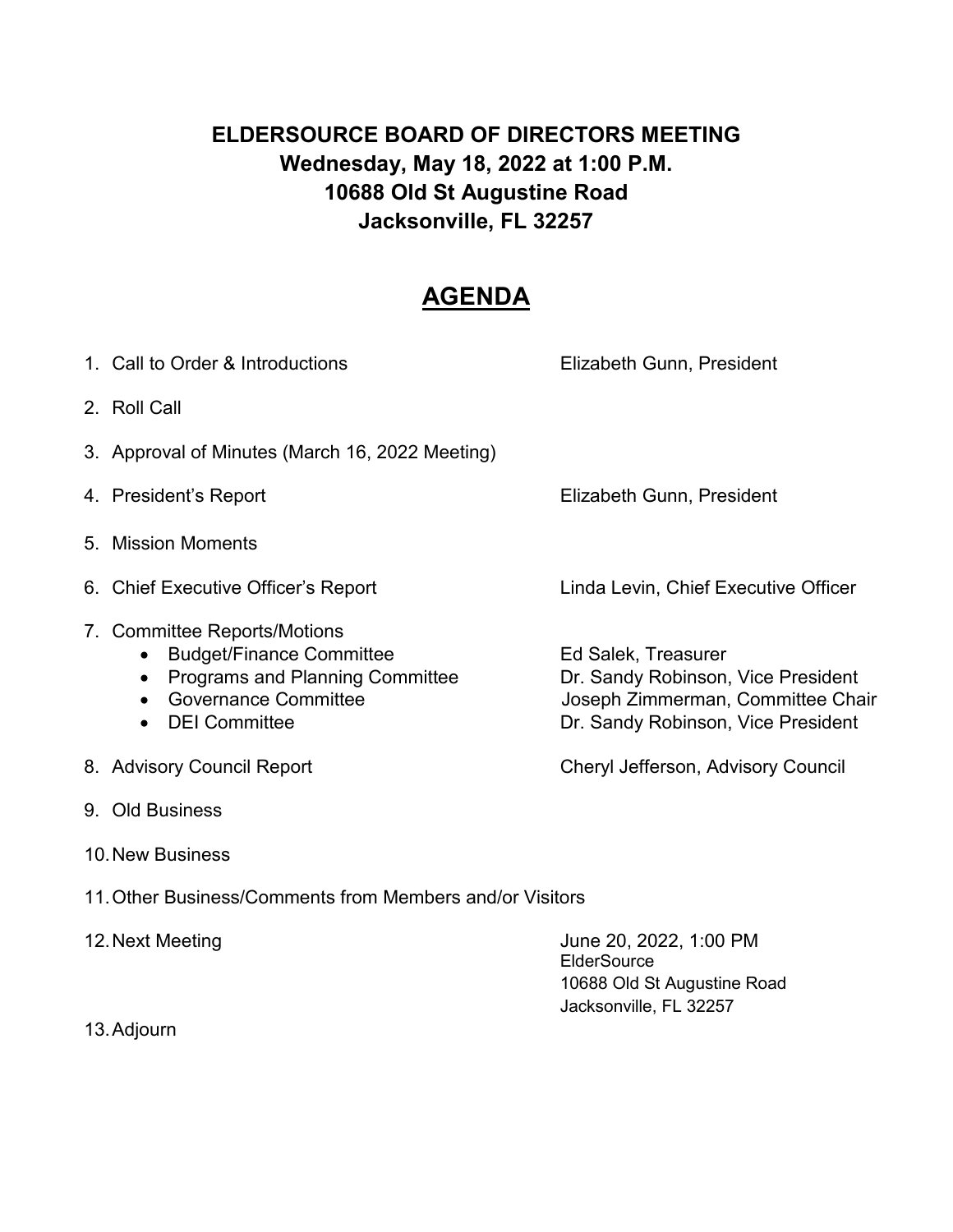

# **BOARD OF DIRECTORS APPLICATION**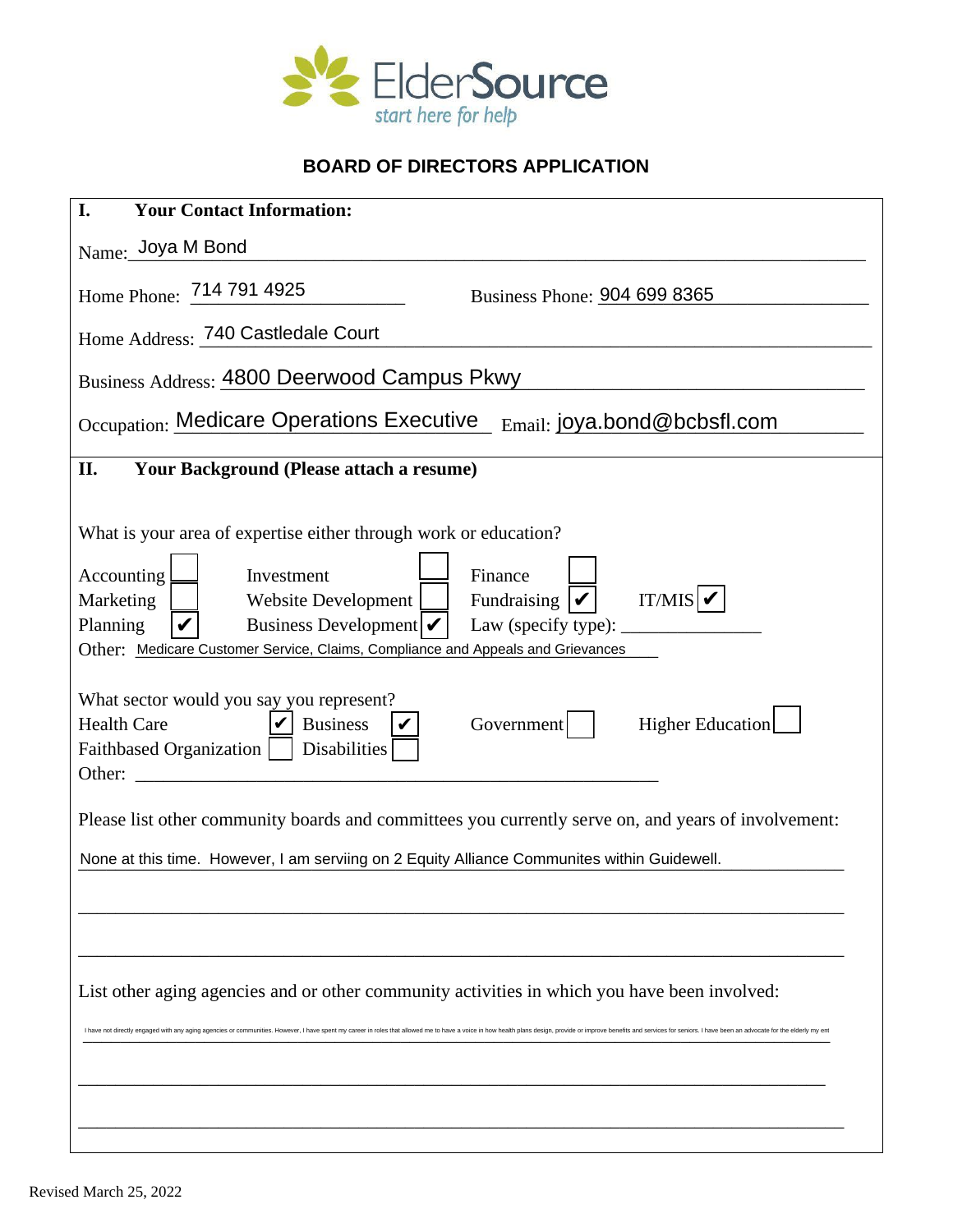| List three references:                                                                                                                                                                                                                                                                                                                                         |                                                           |  |  |  |
|----------------------------------------------------------------------------------------------------------------------------------------------------------------------------------------------------------------------------------------------------------------------------------------------------------------------------------------------------------------|-----------------------------------------------------------|--|--|--|
| Name                                                                                                                                                                                                                                                                                                                                                           | <b>Phone Number</b>                                       |  |  |  |
| <b>Kathy Feeney</b>                                                                                                                                                                                                                                                                                                                                            | 7142738918                                                |  |  |  |
| Kevin Kenney                                                                                                                                                                                                                                                                                                                                                   | 3125455222                                                |  |  |  |
| Deanna Grayson                                                                                                                                                                                                                                                                                                                                                 | 3104154209                                                |  |  |  |
| <b>III.</b> Your Ability to Serve:                                                                                                                                                                                                                                                                                                                             |                                                           |  |  |  |
| I am able to regularly attend bi-monthly Board meetings.<br>I am able to serve on Committees in addition to Board meetings.<br>I am be able to commit to additional time for training and retreats.<br>I understand I am expected to make a financial commitment meaningful to me.                                                                             | V Yes<br>V Yes<br>V Yes<br>V Yes<br>V No<br>V Yes<br>V No |  |  |  |
| IV. Your Views on our Organization (use reverse side for additional comments):                                                                                                                                                                                                                                                                                 |                                                           |  |  |  |
| What is your interest in the Northeast Florida Area Agency on Aging d/b/a ElderSource?                                                                                                                                                                                                                                                                         |                                                           |  |  |  |
|                                                                                                                                                                                                                                                                                                                                                                |                                                           |  |  |  |
| I have been on a mission to find an organization to connect with whose vision, mission and purpo                                                                                                                                                                                                                                                               |                                                           |  |  |  |
|                                                                                                                                                                                                                                                                                                                                                                |                                                           |  |  |  |
| Please write a brief statement of your understanding of the mission of the organization:<br>Eldersource partners with various agencies and organizations to provide support for seniors and<br>adults with disabilities. The focus is on assisting people at the point of need while helping to<br>equip them to live independent, secure and dignified lives. |                                                           |  |  |  |
|                                                                                                                                                                                                                                                                                                                                                                |                                                           |  |  |  |
|                                                                                                                                                                                                                                                                                                                                                                |                                                           |  |  |  |
| Signature: Joya M. Bond (electronic)                                                                                                                                                                                                                                                                                                                           | Date: 4/28/2022                                           |  |  |  |

Please attach a resume.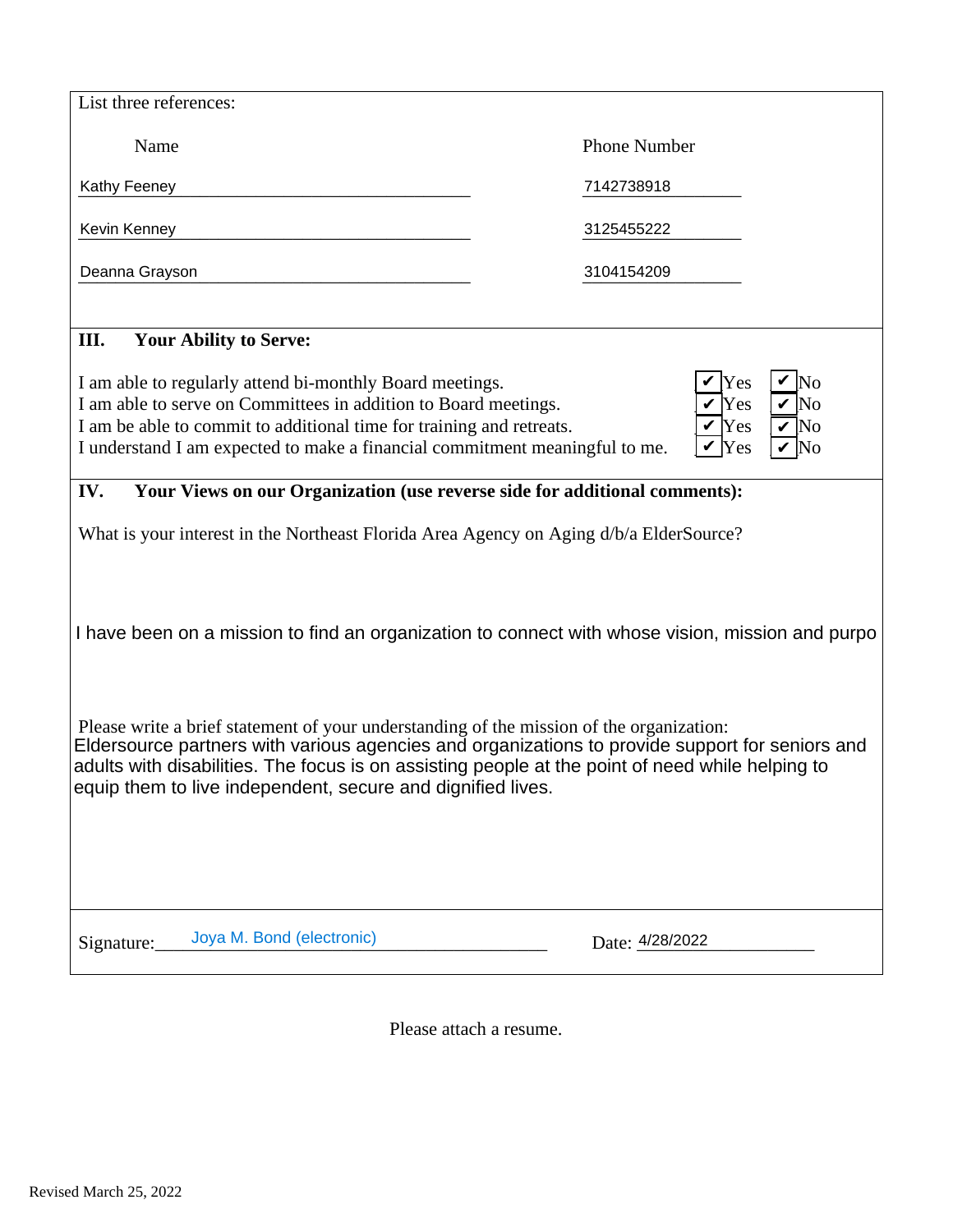# **Programs Committee Minutes 10688 Old St Augustine Rd Thursday April 21, 2022 11:00 AM Via Zoom**

#### **Present Staff**

Grady Williams Vivile Dietrich

Dr. Lauri Wright Linda Levin, CEO Barbara Greene Terika Scatliffe, Prog. Comp. Mgr. Darryl Banks Jessica Del Rio, Exec. Admin. Asst.

#### **Absent**

Dr. Sandy Robinson, Chair Joseph Francis-Zimmerman

### **Meeting Called to Order**

Dr. Lauri Wright called the meeting to order at 11:02 AM.

### **Approval of Minutes**

A motion to accept the February 17, 2022 minutes was made by Grady Williams and seconded by Viv Dietrich. Motion was unanimously approved.

# **Program Reports**

Terika Scatliffe, Program Compliance Manager reviewed the Programs Report. Terika noted that APS has been consistent. There are no issues. Monthly monitoring is still being done on files. Expenditures have increased during the month of January and February. This is to be expected as Providers work to close out their contracts that end on June 30, 2022. A plan to help Providers with spending down has been submitted to the Department of Elder Affairs (DOEA). The committee will be updated once DOEA responds. The ARP Contracts are in the process of being completed. The ARP EHEAP Contracts went out last week and the Supplemental Cares Act Contracts are in the process of being completed and sent out.

# **Surplus Deficit**

# *General Revenue*

Terika Scatliffe, reviewed the General Revenue (GR) Programs with the committee. Terika noted that we are seeing surpluses in all of our GR programs, specifically ADI and CCE. DOEA has been notified of this situation and we are working with our Providers. Staff is communicating with the Providers giving them technical assistance on things they can do to include, but not limited to, increase their services and increase their client count. ElderSource submitted a service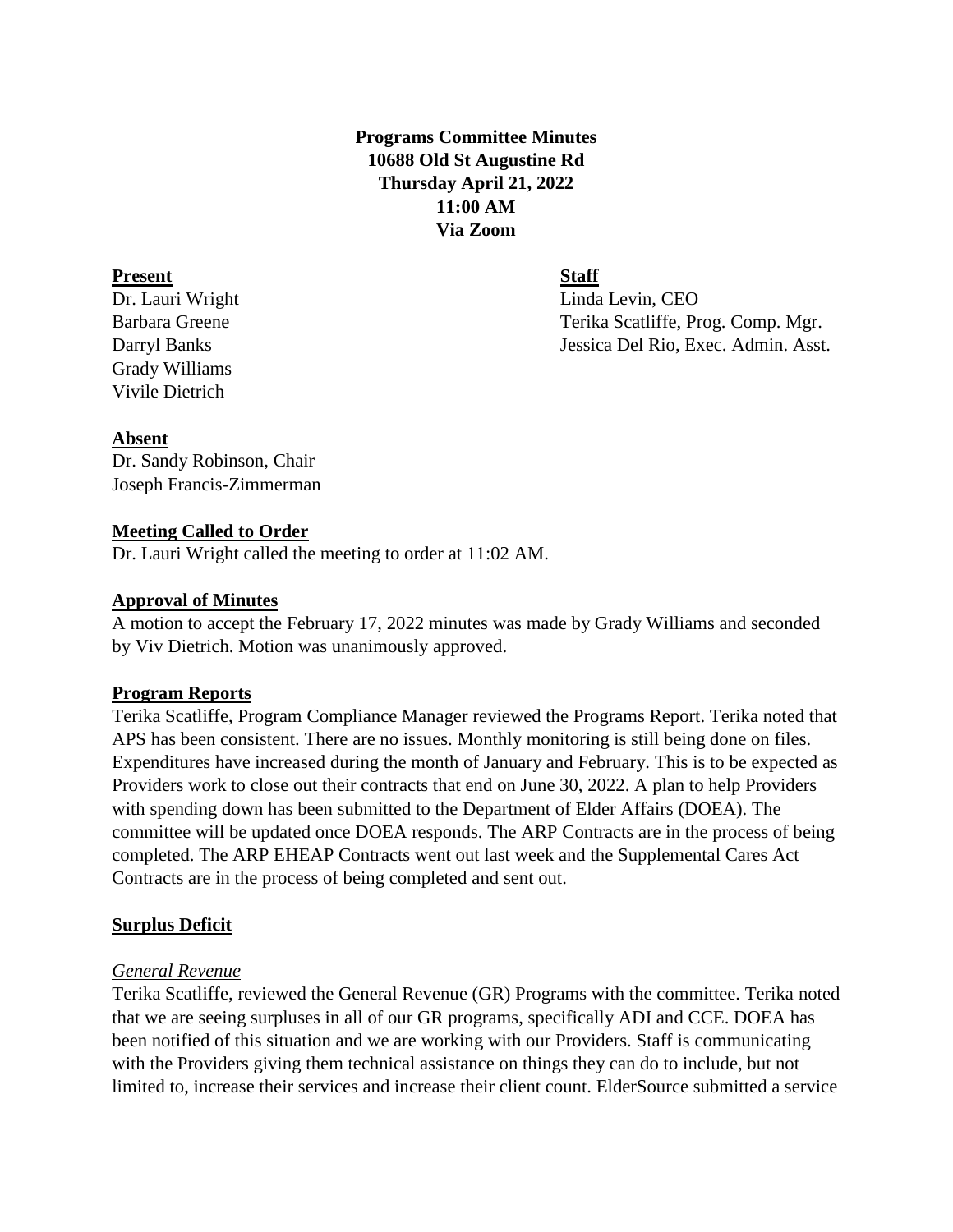rate increase proposal to DOEA due to the increases in costs they are experiencing. This would also assist Providers with spending down. We are waiting to hear from DOEA regarding this matter.

*Home Care for the Elderly (HCE)* There is a slight surplus in this program. We will be able to spend out 100% by the June  $30<sup>th</sup>$  deadline.

# *Local Service Programs (LSP)*

There is a slight surplus in the LSP programs not as large as in the ADI and CCE programs. We will be able to spend out  $100\%$  in this program by the June  $30<sup>th</sup>$  deadline.

*Respite for Elders Living in Everyday Families (RELIEF)* RELIEF is doing well no issues with spending out.

# *Older Americans Act (OAA) Programs*

The contract start dates were December 1. These numbers are the beginning expenditures for January and February. Staff will be watching expenditures and ensuring everything goes well.

- Title IIIB *(Support Services):* No concerns with spending out.
- Title IIIC1 *(Congregate Meals):* No concerns with spending out.
- Title IIIC2 *(Home Delivered Meals Programs):* No concerns with spending out.
- Title IIID *(Health and Wellness):* No concerns with spending out.
- Title IIIE *(Care Giver Support Program):* No concerns with spending out.

*Nutrition Services Incentive Program (NSIP)* There are no concerns with spending out.

*Emergency Home Energy Assistance Program (EHEAP)* The Program is doing well, there are no concerns with spending out.

*Coronavirus Consolidated Appropriations Act (CCAA)* The Program is doing well, there are no concerns with spending out.

Terika presented the Dashboard in detail with the Committee for CCE, ADI, HCE, LSP and the OAA programs (see pages 10-18 of the meeting packet)

# **Veterans Directed Care Program**

Veterans are referred to this program through the Veterans Administration Medical Centers (VAMC) located in Gainesville and Orlando. The Orlando VAMC currently has 48 active Veterans and 9 in process as of February. The Gainesville Veterans program serves our northern counties: St. Johns, Nassau, Duval, Clay and Baker where there are 21 active Veterans as of February. We have the opportunity of expanding into the Camden County, Georgia area and there are two referrals so far. One has become active and the other one is still in process. There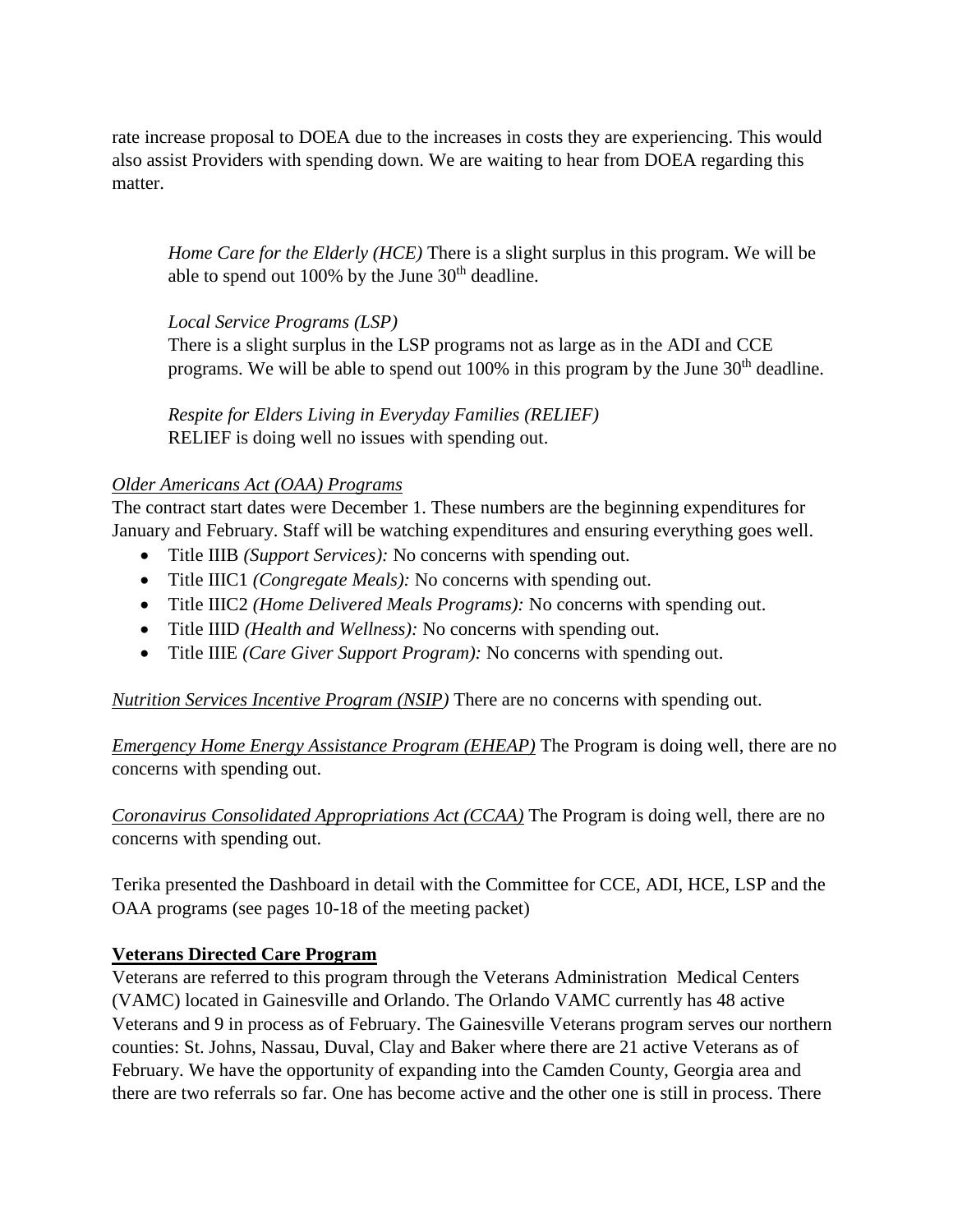are eight referrals in Georgia waiting to be processed. The current goal for the Gainesville VA is to get us to 80 Veterans in the Gainesville area. We see no issues with this program.

# **ADRC**

Linda Levin, CEO noted that eCIRTS, the State's new data base has created challenges Statewide and we are working with the State to get things back on track. Terika reviewed the ADRC Summary with the committee. The report detailed information on the following:

- New Statewide Data Platform
- HelpLine
- Intake & Screening Team
- Medicaid Eligibility Team
- SHINE/SMP/MIPPA
- Workforce Challenges

### **Senior to Senior**

Tameka Holly, COO informed the committee that the Senior to Senior Program is now under the Operations Department. The titles for Senior to Senior program staff were changed from Customer Service Specialist to Short Term Crisis Manager to better reflect the role. A Lead Short Term Crisis Manager position was created and we are in the process of hiring a second Short Term Crisis Manager.

#### **Caregiver Support Programs**

*Powerful Tools for Caregivers:* Two staff members Kyle Sanchez and Sherry Holmes completed leader training so ElderSource can offer Powerful Tools for the Caregiver, a six weeks evidencebased class for caregivers of adults with chronic conditions. The plan is to offer four classes this year. Two classes started this month. A position was created, Assistant Projects Coordinator to assist with the caregiver support programs and we are in the process of hiring for this position.

*TCARE*: There has been a change in staffing. An Assistant Projects Coordinator position has been posted. The program is doing well and there are no concerns.

# **Telephone Reassurance Program**

The Telephone Reassurance program's funding source changed in 2022 from a grant to DOEA funding. There are different requirements that were not previously required through the grant funding. One of those requirements was a wellness check within 24 hours of not being able to contact those home bound seniors. We changed our process and informed the seniors that if we are unable to get in contact with them, a wellness check will be done within 24 hours. Telephone Reassurance calls have increased. The call count in February was 350 calls and in March almost 450 calls that were made. Staff will be doing Outreach to get more participants and volunteers. Also, staff have followed up with a JEA lead to get more volunteers into the program.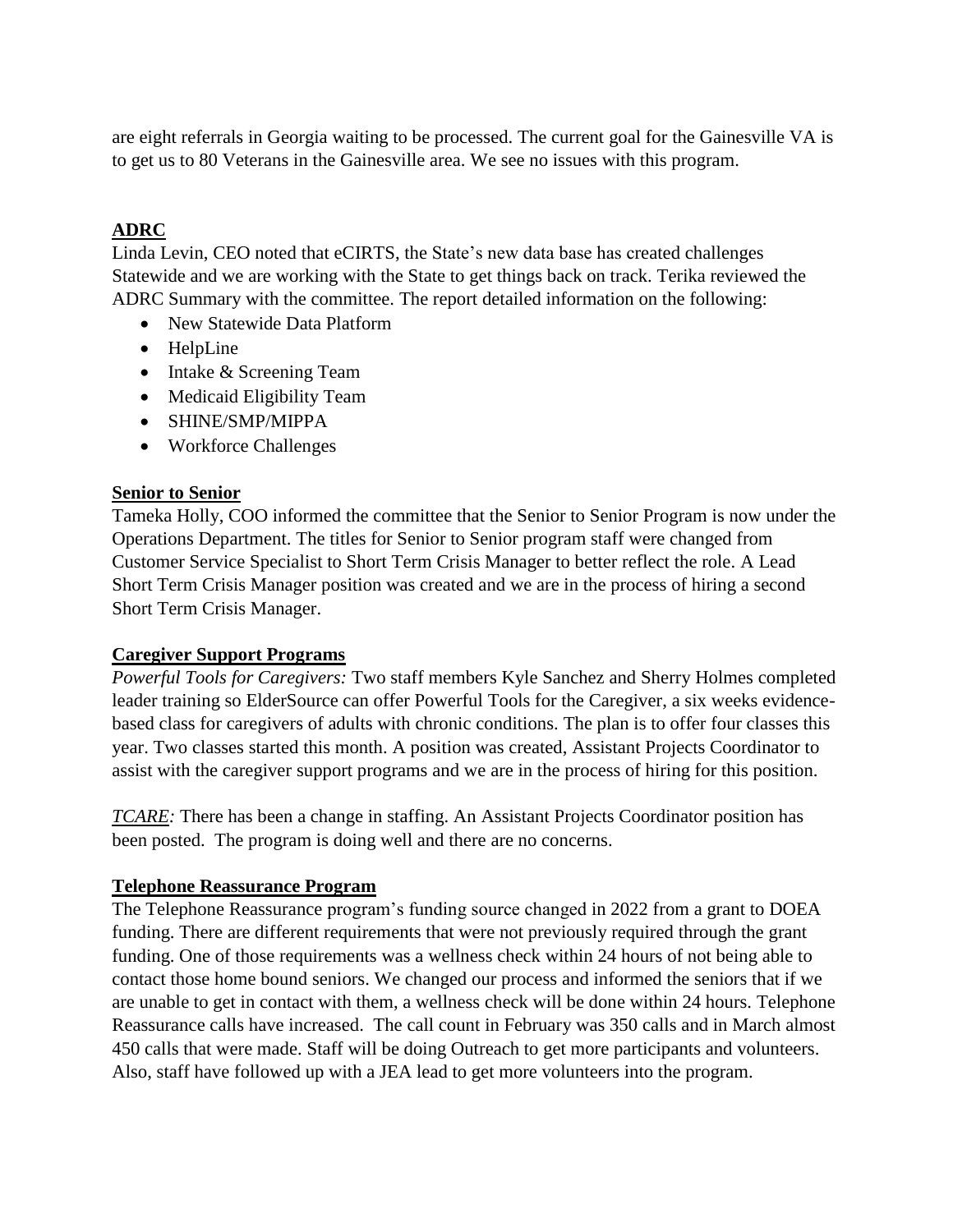Grady Williams asked if the wellness checks were monthly or quarterly. Tameka noted that this is only triggered if the volunteer calls and cannot reach the participant. The volunteer will make a second call and if unable to reach the participant, a wellness check is required.

# **2023 – 2025 Area Plan Development Update**

Janet Dickinson, Planner stated that traditionally the Area Plans are for three years. We are currently in the 2020-2022 Area Plan. DOEA decided that the Area Plans will now be for four years instead of three years, making this year an update year rather than a new year and the new cycle will now be be 2024-2027. Janet updated everyone on the status of the public hearings required for the Area Plan.

# **Needs Assessment Update**

Janet updated the Committed on the Needs Assessment being conducted by the Health Planning Council A small group of ElderSource staff will meet with the Health Planning Council on next week to see the report and get results. These reports and results will be shared in the future with Providers, Advisory Council, and Planning Committee.

ElderSource will hold a community meeting in the future and invite Providers, Advisory Council, and Planning Committee to participate where the Health Planning Council will present the results of the needs assessment.

# **RFP Update**

James Lee, CFO told the committee that staff have opened the bid packages and there were no competitor bids. Staff will be reviewing and doing a summary of what has been submitted. Staff will put together the Unit Rates for this committee to approve before the upcoming Board meeting. The bid packages must be reviewed prior to May 13, 2022. Dr. Robinson will hold a special meeting with the committee members about reviewing and approving the new Unit Rates.

There was no further business for discussion and the meeting was adjourned.

**Meeting Adjourned at 11:44 AM Minutes prepared by Sherry Holmes, Administrative Assistant**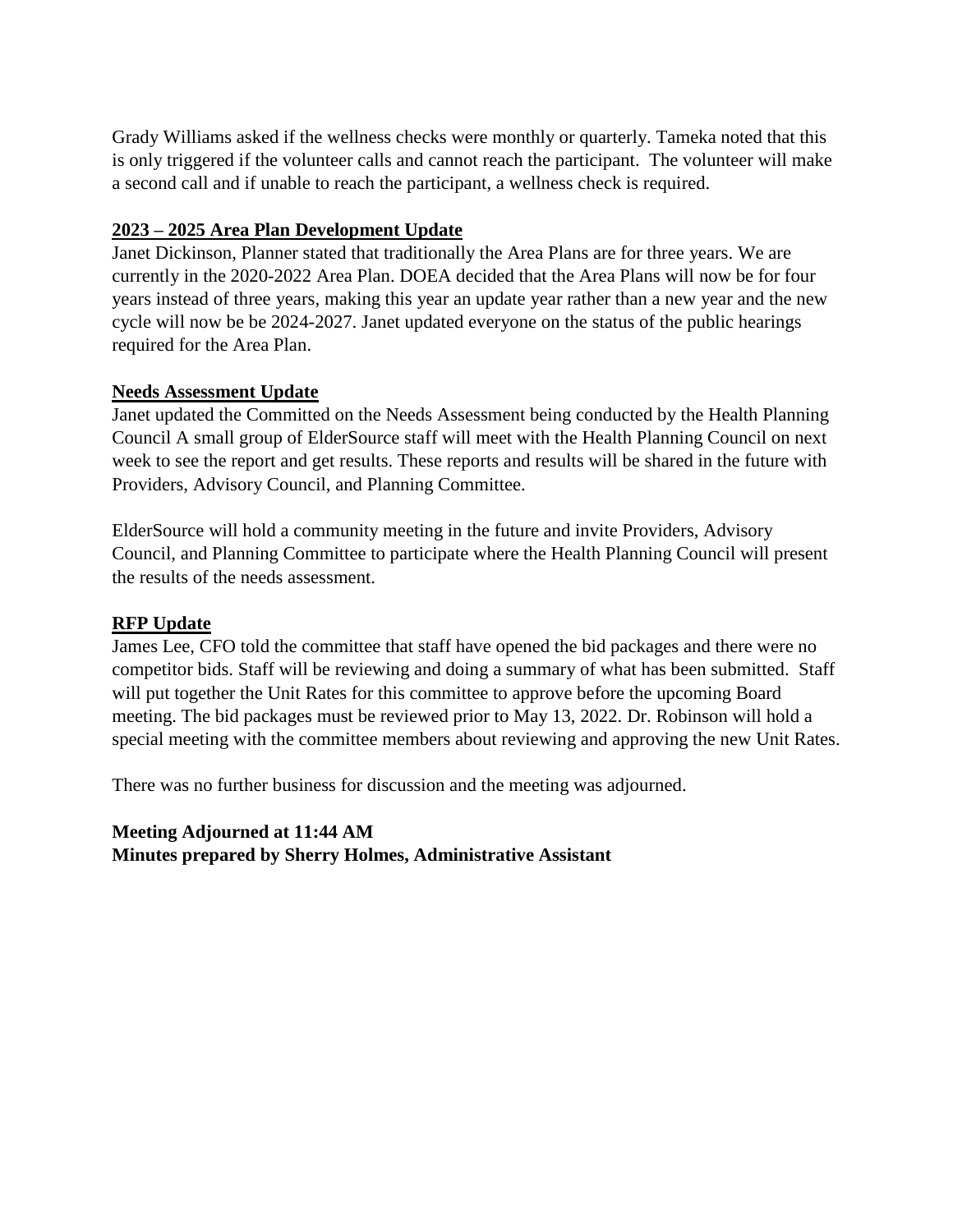ElderSource (Area Agency on Aging) Board of Directors DEI Committee Conference call March 30, 2022, at 11:00 AM

# **Minutes**

**Present:** Dr. Sandy Robinson, Chair Walette Stanford Joseph Zimmerman

### **Staff:**

Linda Levin, Chief Executive Officer Jessica Del Rio, Executive Administrative Assistant

### **Call to Order:**

Dr. Sandy Robinson opened the meeting of the DEI Committee at 11:05 AM.

#### **Review of Minutes**

Walette Stanford moved to approve the minutes from January 4, 2022, as presented. Joseph Zimmerman seconded the minutes. Minutes approved without opposition.

#### **DEI&B Employee Survey**

Linda Levin reviewed the results of the Employee DEI&B survey. She stated that fortyseven of our employees responded to the survey.

The Committee recommended making the survey anonymous. Linda noted that the 2023 DEI&B Employee Survey would reflect recommendations.

To address question six on the survey, Linda stated that we would have a separate training with staff to make sure they understand the policy and procedures as well as where to find them.

Walette recommended doing the survey bi-annually to give time for benchmarking.

Linda stated that we would share the DEI&B survey results and action plan with the Board and staff.

# **House Bill 7**

The Committee reviewed House Bill 7. After reviewing the bill, Linda stated that based on a previous conversation with attorney Jim Kowalski, he shared that we can continue to give training on diversity as long as it is not a condition of employment.

The Committee recommended that we make any DEI training optional and also put in a disclosure into any training stating that if the employee feels uncomfortable to get in contact with their supervisor or HR.

House Bill 7 will be presented to the entire Board at the next Board meeting in May.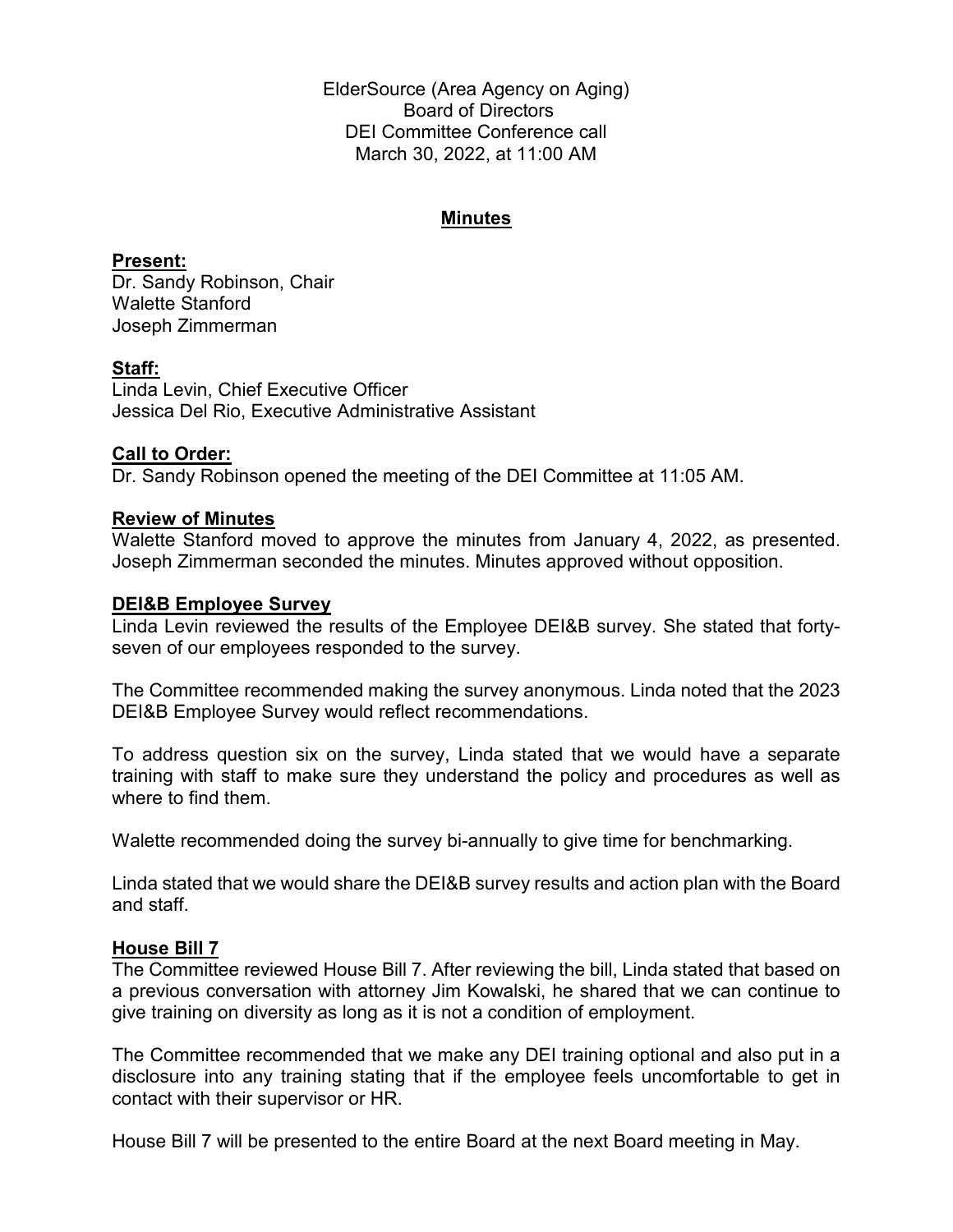# **DEI Committee Memberships**

The Committee reviewed DE&I Committee memberships. Dr. Sandy Robinson asked if we should invite other Board members or leave the committee chairs?

The Committee agreed to open up the DEI Committee to see if any other Board members would like to join. The DEI Committee membership will be optional.

## **Updates on Strategic Plan and Needs Assessment**

Linda presented the Strategic Plan and Needs assessment updates. She stated that the Needs Assessment is underway, surveys are out, and focus groups are being scheduled.

We should receive a report of the assessment by the end of May and the beginning of June. That data will be used for planning what we fund. The strategic planning process is underway. Linda noted that once the Needs Assessment is done, our strategic plan will use that data to inform the plan.

#### **Adjournment:**

Having no further business, the meeting adjourned at 11:54 AM.

Ms. Jessica Del Rio, ElderSource Executive Administrative Assistant, prepared the minutes.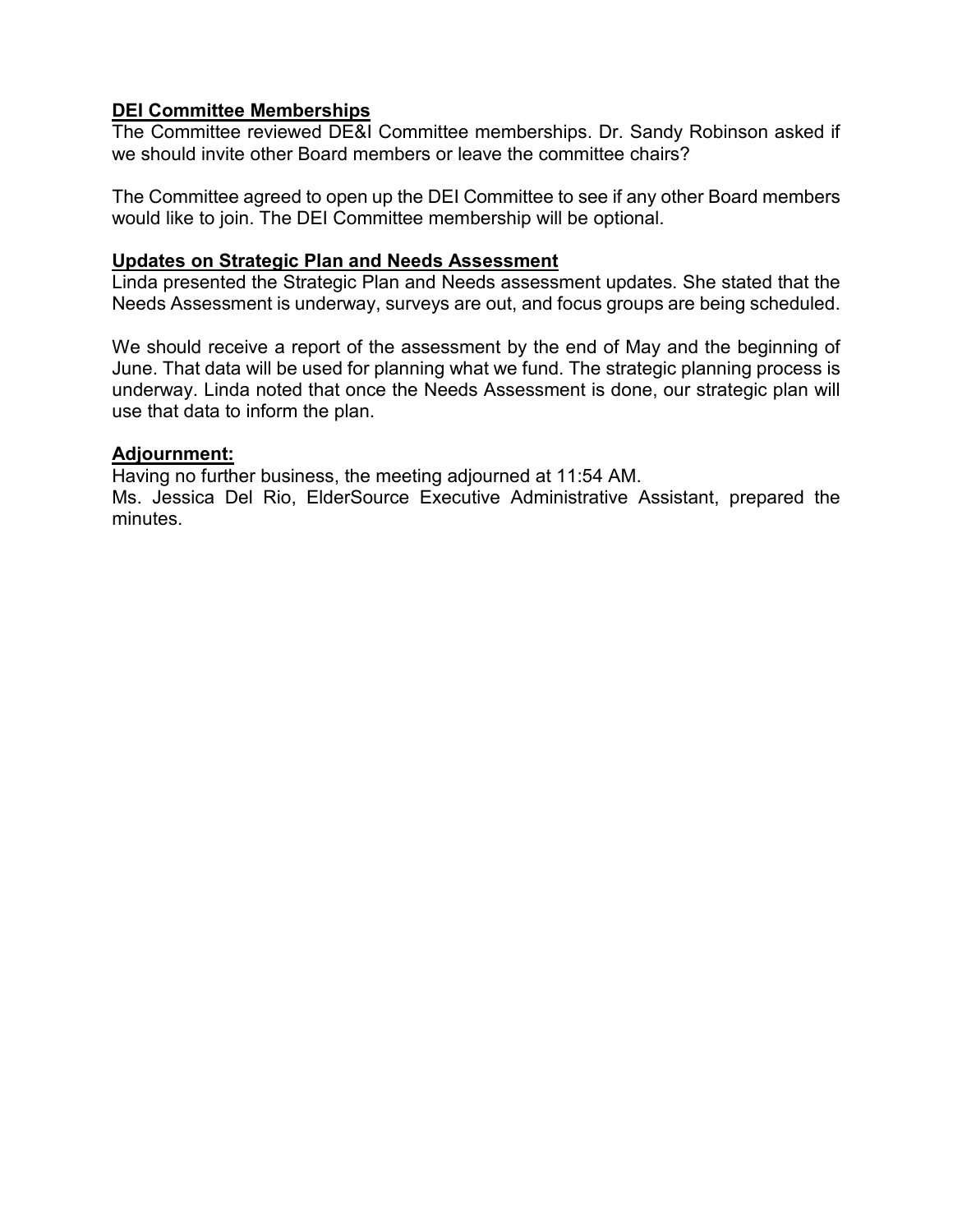# **Advisory Council Meeting 10688 Old St Augustine Rd Thursday April 21, 2022 12:30 PM**

# **Via Zoom**

#### **Present Staff**

Stevie Taylor – Clay Tameka G. Holly, COO Cheryl Jefferson – Duval Janet Dickinson, Planner Ingrid Montgomery – Duval Valerie Thomas – Duval Barbara Solomon – Flagler Bernie Fitzgerald – Flagler Albert Abbatiello – St. Johns Carol DeMarco – St. Johns Ashley Jennings – Volusia Frances Chew – Volusia

Earnest Berrian – Duval Sherry Holmes, Administrative Assistant

#### **Absent**

Lesa Lee Dike – Baker Pamela Sanders – Baker Patricia McDonald – Baker (Excused) Diane Eckert – Clay Janet Joiner – Clay (Excused) Caryn Prather – Flagler (Excused) Lili High – Nassau (Excused) Latonja Best – St. Johns (Excused) Hortense Geter - Volusia

#### **Meeting Called To Order**

Cheryl Jefferson called the meeting to order at 12:32 PM.

#### **Roll Call**

Sherry Holmes, Administrative Assistant called the roll and a quorum was present.

#### **Approval of Minutes**

A motion to approve the minutes from the February 17, 2022 meeting was made by Bernie Fitzgerald and seconded by Ashley Jennings. Motion passed unanimously.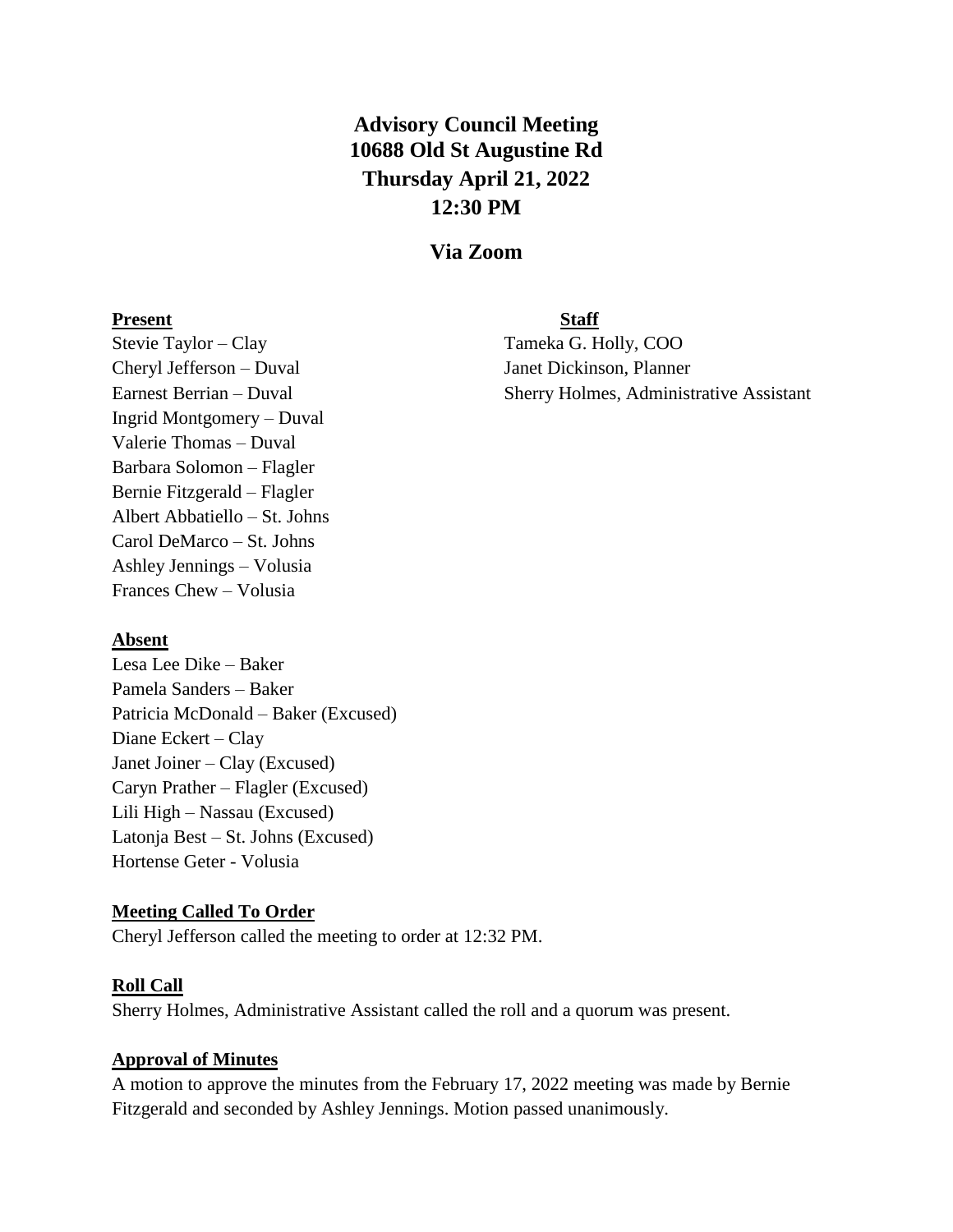# **Social Determinants of Health**

Janet Dickinson, Planner presented a detailed and informative slide presentation on the Social Determinants of Health. This new movement recognizes societal and non-medical factors and how they impact a person's health and healthy outcomes. The World Health Organization (WHO) defines Social Determinants of Health (SDOH) as "the conditions in which people are born, grow, work, live and age, and the wider set of forces and systems shaping the conditions of daily life. SDOH encompass the social, economic, and environmental factors that can affect a person's health and quality of life. Janet discussed (SDOH) factors that can affect a person's quality of life:

- Adequate access to food and nutrition
- Gainful employment and/or stable income
- Safe and affordable housing
- Safe neighborhoods
- Reliable transportation

Janet's resources for this presentation were the Centers for Disease Control (CDC) Healthy People 2030 and the National Institute for Health Care Management (NIHCM). Each of the resources had different views and there were common themes among them.

Janet compiled six basic categories from the CDC:

- Economic Stability
- Education-Access & Quality
- Health Care-Access & Quality
- Neighborhood and Physical Environment
- Food
- Social and Community Context

Janet suggested that it would be helpful to the Council if the group goes over selected categories in detail at some of the next meetings. Janet noted that these categories could be discussed individually or combined with two categories being placed together. Janet also suggested that prior to the next meeting Council members pick one or two of these categories. She will discuss specifically what is happening in their communities and get feedback from the group on the questions featured in the presentation slide "Thoughts to Ponder." The Council members liked Janet's suggestions. Cheryl noted that since all of the members are not able to see the slide presentation that Janet should mail the slide presentation to all and responses sent to Cheryl for tallying. Carol suggested that each member do a priority list numbering their topics of importance. Janet will send out a cover email to members and attach the slides that were presented today. Frances Chew inquired about the survey that she did on unmet needs, asking if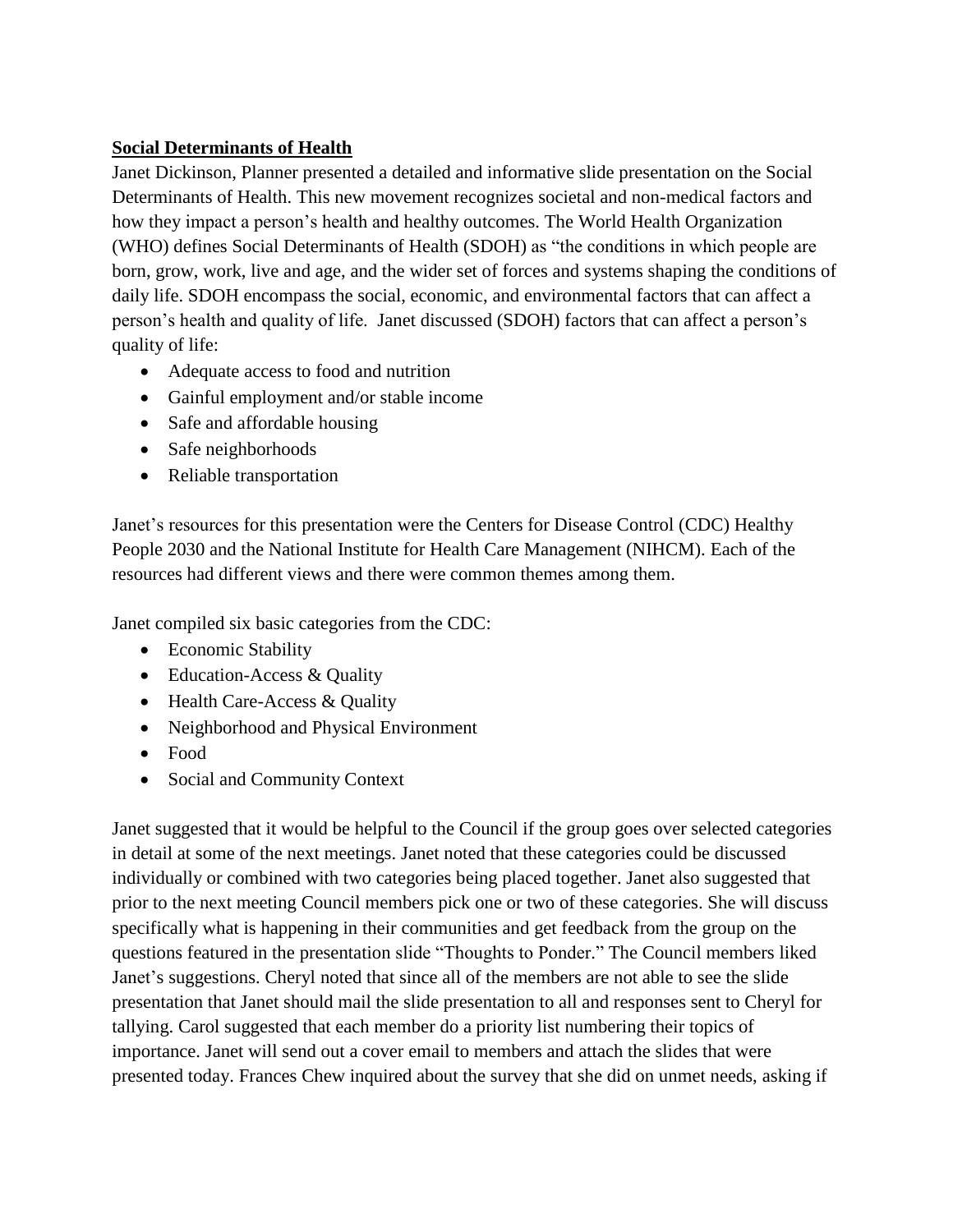this fell into play with what is being discussed today. Janet stated the unmet needs assessment report would be shared with the Council once complied by the Health Planning Council.

# **Progress Update on 2022 Needs Assessment**

The Needs Assessment is being done by the Health Planning Council of Northeast Florida (HPCNEF) and they are in the final stages of compiling their information. The needs assessment includes surveys, interviews and focus group results. HPCNEF is also looking at internet research and other research needs that they have as far as demographics and statistical information about each of the counties individually, as well as our Area PS4. All of this is being finalized and put into a report. Staff will be meeting with the HPCNEF next week. Janet will have more details at our next meeting regarding compiled reports on the counties. ElderSource will hold a community meeting in the future and invite the Board, Providers, Advisory Council, and others to participate where HPCNEF will present the results of the needs assessment.

# **Update on Area Plan Development**

Traditionally the Area Plans have lasted for three years. We are currently in the 2020-2022 Area Plan. DOEA has decided that the Area Plans will be for four years instead of three years. Janet noted that she will be doing an update to the current plan rather than a full plan. This will not be as big of a document and cover as many areas as a full plan does. The next new Area Plan cycle will be 2024-2027. Work will begin on this in 2023. Public hearings are part of that new plan and will be part of the process that we have already started. Public Hearings have been completed in Clay, Duval, Nassau and St. Johns Counties. The Baker County hearing scheduled for April 22 is cancelled, possibly postponed. Our ad for the hearing was not posted due to an oversight. The Flagler County hearing is still scheduled for 5/2/2022 from 10:30-11:30 AM at the Flagler County Senior Center at Church on the Rock in Bunnell. Volusia County hearings are on hold. We are waiting on an update from DOEA as to whether or not we can use these hearings for the new area plan cycle that we will be working on next year rather than this year. Carol DeMarco asked if the Advisory Council will be informed of the summary needs assessment, at some point. Janet stated the group will be updated on the needs assessment and the hearings.

# **County Reports**

*Baker* No Representation

*Clay* Stevie Taylor • Nothing to Report *Duval* Cheryl Jefferson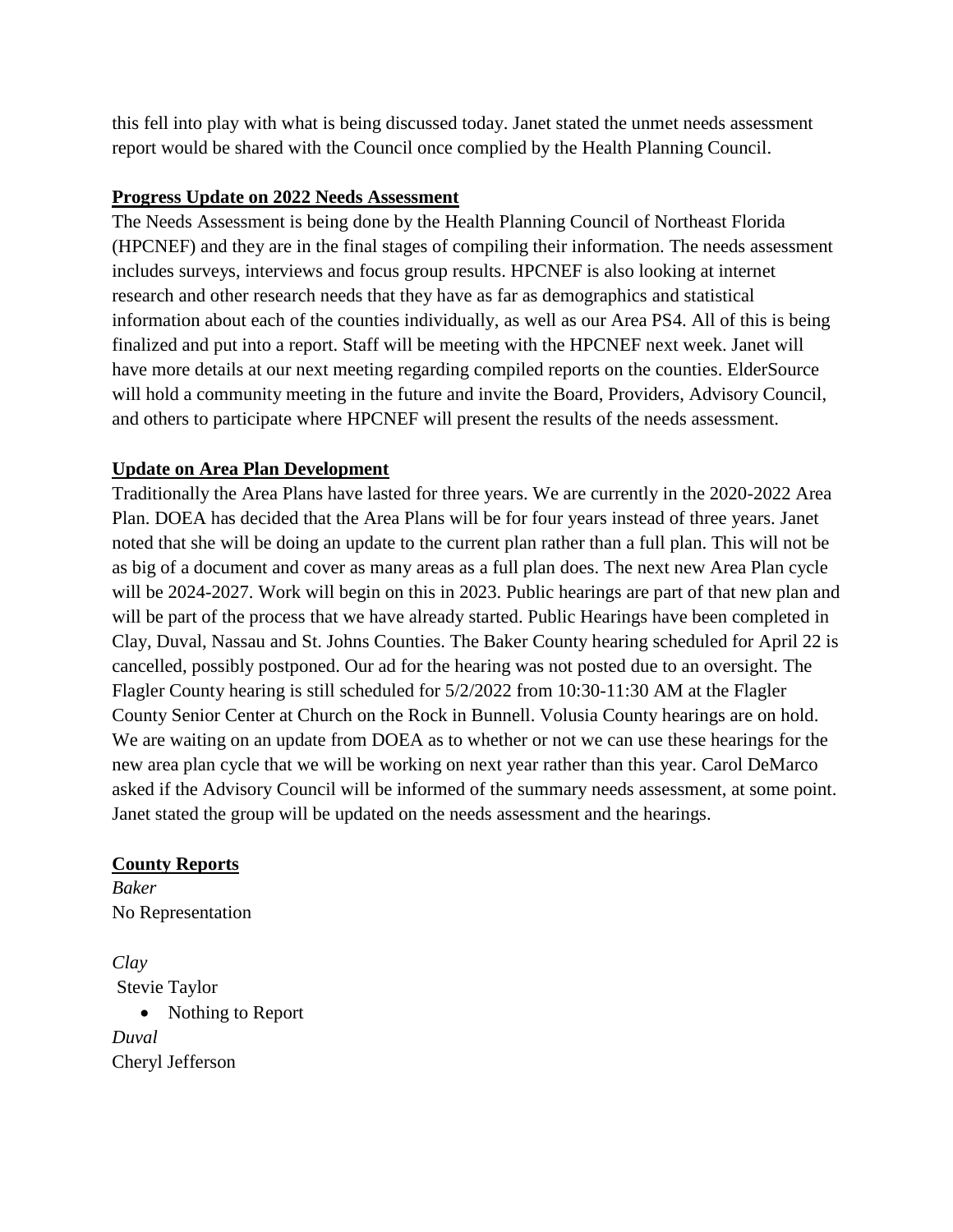- A Free Shred Event sponsored by AARP, is scheduled for Saturday April 30, at 100 Festival Park Avenue.
- Cheryl noted that this is a big State election year for Florida. She shared that as a Poll worker there is voter training that needs to be done. There are several local forms to educate and inform voters on the process. Cheryl noted that once she gets the dates and locations she will pass the information on to everyone.

Ingrid Montgomery

• The Fair Housing Symposium is being held tomorrow April 22, at the Downtown Main Library from 9:00 AM - 3:00 PM. Registration is required at coj.net-fair housing or at the library.

# *Flagler*

Bernie Fitzgerald

 We continue to expand our "bread of life feeding" of the homeless that are here throughout the churches. This past Monday at Santa Maria del Mar Catholic Church we fed 300 people. That continues every Monday where people come to the parish hall. We are still doing carry out. There are some people who pick up for themselves and others may pick up 20 or more meals and distribute those meals throughout the County. We are expanding this to other churches in Flagler County.

Barbara Solomon

• Nothing to report.

*Nassau* No Representation

# *St. Johns*

Al Abbatiello

- On the November ballot there will be a 1% tax increase which would fund infrastructure and the ability for people to move around St. Johns County which is suffering from narrow roads and so much growth that it is very difficult for people and seniors to get around.
- Al chairs a group in Fruit Cove where they are in the process of restoring the Old Switzerland Community Center as not only a community center but a welcome/education center, and site for senior activities. This would include the Council on Aging using the facility to service the senior community in the Northwest part of St. Johns County.

# *Volusia*

Ashley Jennings

• Nothing to report